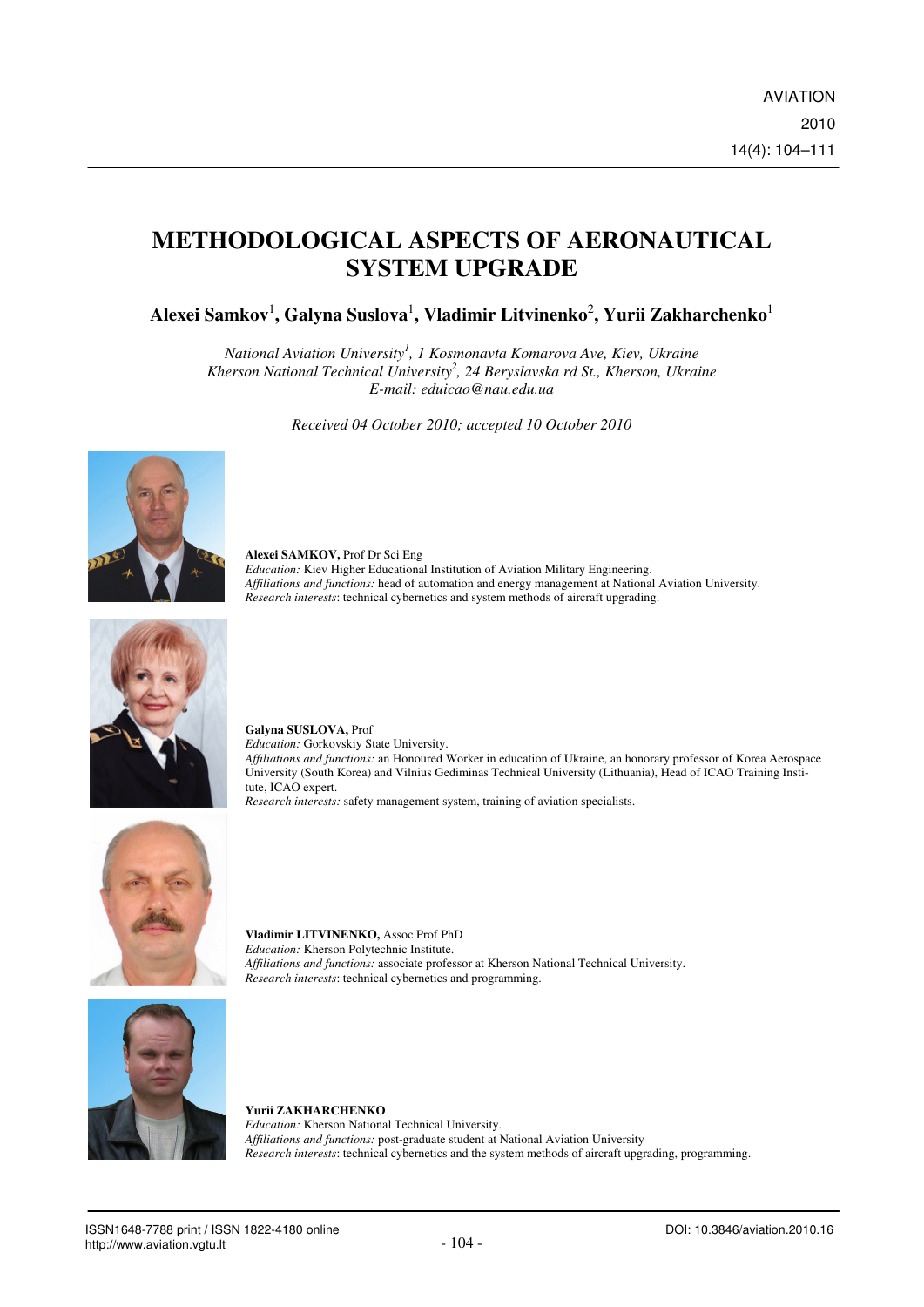**Abstract.** This article is devoted to the methodological aspects of upgrading aircraft, including the complex of mathematical methods, algorithms and criteria which allow the objective of the assigned research problem to be met.

**Keywords**: aeronautical system, immune algorithm, clonal immune algorithm, Bayesian networks, project management, efficiency, quality and flight safety criteria, decision making and optimisation methods.

## **1. Introduction**

The modern aviation market sets strict requirements for the continuous upgrading of aircraft. First of all, this is the result of growing requirements for flight safety, efficiency, and the economic feasibility of aircraft operation. Realisation of these requirements is based on the implementation of the results of next-generation scientific research either in the process of the development of new types of aircraft or during the upgrade of existing types. The urgency of upgrading aircraft in the modern environment is caused by the abrupt increase in aircraft cost, global economic crisis, and the continuous process of the ageing of aircraft fleets. Upgrading aircraft means upgrading obsolescent and aged types of aircraft by means of the development of designs, components, materials and

manufacturing technologies aiming to enhance performance and increase operating efficiency.

Upgrading aircraft allows not purchasing new aircraft but raising an ageing aircraft fleet to a level meeting modern requirements while costs are tenfold less. Therefore, upgrading aircraft has become a priority trend for the majority of countries such as the USA, Russia, Great Britain, France, etc. Military aircraft bombers (the B-52, the Tupolev 95) and fighters (the F-16, the MiG-21, the MiG-23, etc.) have gained world acknowledgement and after numerous upgrade procedures continue to operate, meeting modern requirements for aircraft. Upgrading aircraft is widely used in civil aviation as well. Numerous passenger and cargo aircraft continuously undergo upgrading to meet growing ICAO requirements.



Direction of upgrade of airplanes An-125 in version An124-100M-150

**Fig 1.** Basic upgrade aspects of the Antonov 124 cargo aircraft in the Antonov 124-100M-150 version

Thus, due to upgrade, one of the world's largest cargo aircraft – the Antonov 124 – has considerably extended its operational performance, met ICAO noise level acceptability and navigation accuracy requirements, etc. Take-off mass and payload of the Antonov 124-100M-150 version have been increased to 402 tonnes and 150 tonnes. Its performance has been enhanced and flight safety has become higher respectively (Fig 1). The upgraded Antonov 124-100M-150 is now equipped with modern airborne systems, among which: The Traffic Collision Avoidance System TCAS-2000, the area navigation system BRNAV, Terrain Awareness and Warning System TAWS (TTA-12), and others.

The effective realisation of upgrading aircraft is closely connected with the assessment of its necessity, determination of the optimal modernisation version, and implementation of modernisation plans.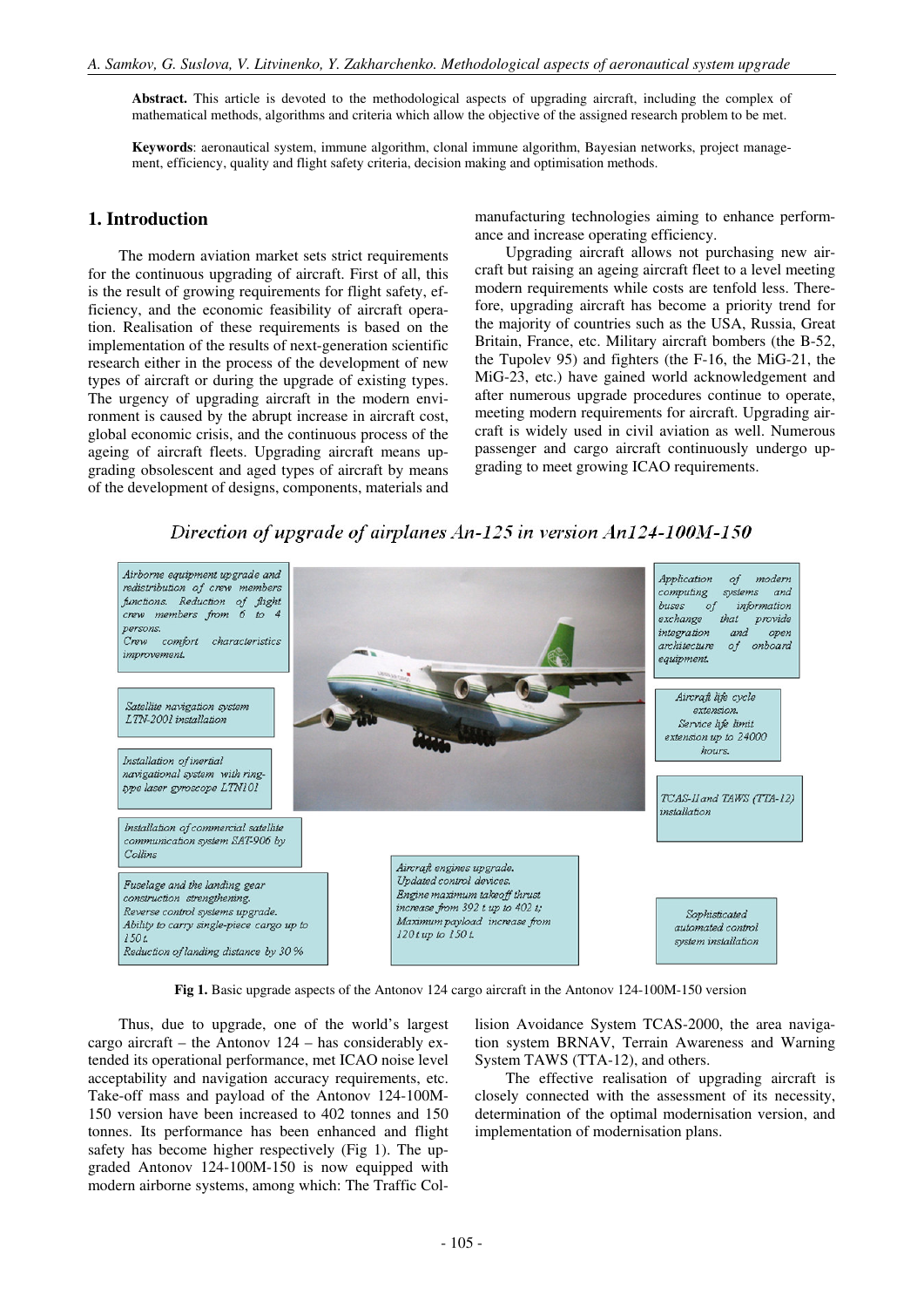## **2. Basic research**

Realisation of these tasks requires development of the methodological aspects of upgrading aircraft. These should become the basis for the development of integrated guiding materials and manuals. In turn, these materials should determine the expediency of the upgrade decision as well as the efficiency growth levels and implementation costs. Such provisions should include a complex of methods, procedures, algorithms and criteria. Research resulting in scientific and practical findings has been performed (Клишин 1999; Самков и др. 2004; Самков 2008; Самков и др. 2006; Самков и др. 2009; Захарченко *и др.* 2009). Thus, the reasonability of the aircraft and aeronautical system upgrade decision has been defined; on the basis of upgrade alternative synthesis, optimal aircraft upgrade versions have been defined and optimal implemen-tation plans have been developed, etc. (Самков и др. 2004; Самков 2008; Самков и др. 2006; Самков и др. 2009; Захарченко и др. 2009).

In addition to that, deficiencies in upgrading aircraft in the modern environment are directly connected with lack of resources (first of all, financial), uncertainty of their availability, support compatibility problems of domestic and foreign technology and components, aircraft patterns fixed resource indices projection need, absence of designers and aircraft manufacturers, etc.

Resource shortage issues during the implementation of an aircraft fleet upgrade program and uncertainty of their availability are, indisputably, topical. Shortage can result in million dollar wastages. A congruent complex of scientific tasks must be solved and engineering provision for upgrading aircraft must therefore be generated.

The resolution of the tasks necessary to upgrade an aircraft fleet has two counter trends: on the one hand it is necessary to develop aircraft and aeronautical system upgrade alternatives that would meet global standards for an extended period of time; on the other hand, the resources of the customer and entity performing the upgrade are limited and require continuous correction of alternatives for cost reduction.



**Fig 2.** Algorithm of formation of aeronautical system upgrade version list

These contradictions cause a scientific problem in developing the methodological aspects of upgrading aircraft in consideration of limited resources. In order to solve the abovementioned research problem, it is suggested that upgrading should be considered with the application of a system approach at the level of the aircraft fleet, researching the aeronautical system comprising aircraft, ground handling facilities, airfield technical support, and communication and control facilities.

Formalisation of the mathematical research problem was performed for determining the following characteristics of the aeronautical system: problems, which will be solved after the upgrade of the aeronautical system and upgrade project funds and the terms of their receipt. Performing synthesis of aeronautical system upgrade versions together with allocation of resources in the process of realising upgrade projects was also suggested. Along with this, during the decision making process priority is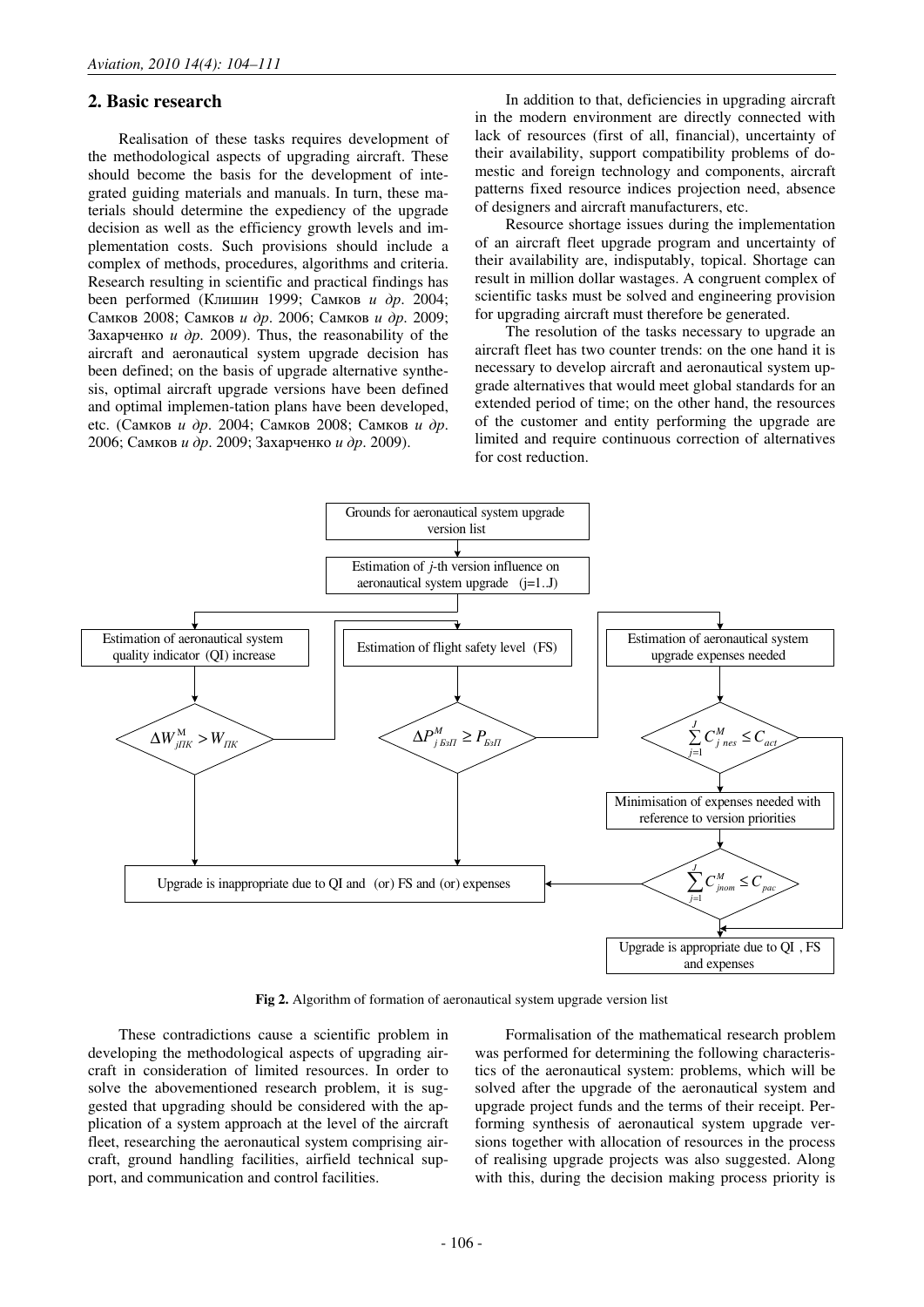given to the attainability of the projects over the synthesis problem and can correct or restrain the upgrade version decision. For instance, in case of shortage of financial resources on project implementation, reduction of the number of aeronautical systems for upgrade is possible, as well as giving preference to the upgrade version with reduced (simplified) complexity of equipment, etc.

Most known scientific approaches to solving the upgrade version synthesis problem are based on economical efficiency criteria. As opposed to them, the triad of criteria that considers the most crucial ICAO requirement for aviation safety (SMS) is suggested (Руководство... 2009). This triad includes the well-known cost (expense) criterion (C), suggested aeronautical system potential efficiency criterion (PEC), and flight safety criterion (FS), which in its turn has priority over the cost (Fig 2). The main methodological aspects of the grounds for the choice of upgrade versions guided by PEC, FS and C criteria are based upon methodological and optimisation decomposition, including:

− single criterion optimisation, with the help of which early stage upgrade decisions are made;

− multi-criteria optimisation, on the basis of which effective decision-making domains and optimum upgrade versions are set;

− decision making for comparative assessment of upgrade versions based on the complex of indicators, which besides quantitative indicators includes qualitative indicators.

To develop aeronautical system upgrade versions, an approach, which considers structural-functional method based on graph theory, is applied. It allows matching equipment, which is being upgraded with established objectives.

In order to carry out the comparative analysis of aeronautical system upgrade versions, methodological approaches are developed applying the suggested triad of criteria. On the basis of qualimetry theory, a PEC increase method for an aeronautical system was developed. It becomes possible due to its technical development. This improvement takes into consideration the relative increase in aeronautical system characteristics that are compared and its contribution to PEC. The suggested method considers various objectives of aeronautical system performance and carries out selection of upgrade alternatives rationally.

Main stages of comparative analysis and selection of aeronautical system upgrade versions are aeronautical system essential performance list, estimation of significance for aeronautical system, analysis of characteristics, determination of objective function assessment, and choice.

The method for evaluating significance was developed during the creation of the aeronautical system performance list and estimation of its importance. This method is based on regressive analysis, expert analysis, and theory of experiment planning.

The probability of successful flight is suggested as an aircraft flight safety index. Calculation of this parameter is carried out by means of logic-probability method. This method stipulates the development of an aircraft condition graph and probabilistic estimation of its final stages. The method for the determination of actual aircraft flight safety level depends on the upgrade version of the aeronautical system.

The problem of resource allocation can be solved under various conditions of material and financial provision during the upgrade of the aircraft fleet. In this case the cases of sufficient and insufficient supply of resources as well as the receiving of these resources under equivocal conditions are possible. In such conditions, it is important for the planning stage to know the results of the solution of the problems, i.e. to find the rational alternatives of upgrading the aeronautical system, the required time limits, the amount of financing, manufacturing resources, and the main aspects of the aeronautical system upgrading project.

With the application of the suggested criteria, methods and techniques for choosing the variants of upgrading an aeronautical system, the following synthetic method for conditions of sufficient resources is developed. It is given as an algorithm in figure 3.

For conditions of insufficient resources for aircraft fleet upgrading, the algorithm and synthetic approach to variants of aeronautical system upgrading is developed under staged resources supply, applying the cost per unit indicator increase PEC (Самков и др. 2004; Самков 2008).

Implementation of the synthetic task allows coming to the problem of modern project management and formation of rational plans for its realisation. The success of the project and the expenses upon realisation depend on the results of problem management (Самков  $u \, \partial p$ . 2004). Problem management has its difficulties due to the factor of uncertainty and lack of an effective mathematical method. This requires the development of appropriate methodology that will be able to maintain decision, making under conditions of uncertain supply of different resources during upgrading of aircraft.

The result of this problem management is the rational distribution of technical and human resources during the planning and project management of aircraft upgrading. A proved plan including uncertainty of receipt of resources will be able to provide the needs of the project.

During research the method and model of problem management of modern project management was developed by applying modern methodology – immune algorithm (Самков *и др.* 2008). The application of the following method allows mistakes to be reduced while planning aircraft upgrading and increases the validity of practical recommendations under the conditions of uncertainty in supply of resources.

The complex of aeronautical system characteristics, manufacturing capacity of upgrade, and its requirements are chosen as the initial data of the research problem. Factors of uncertainty stand for the total amount and time frames of receipt of finances.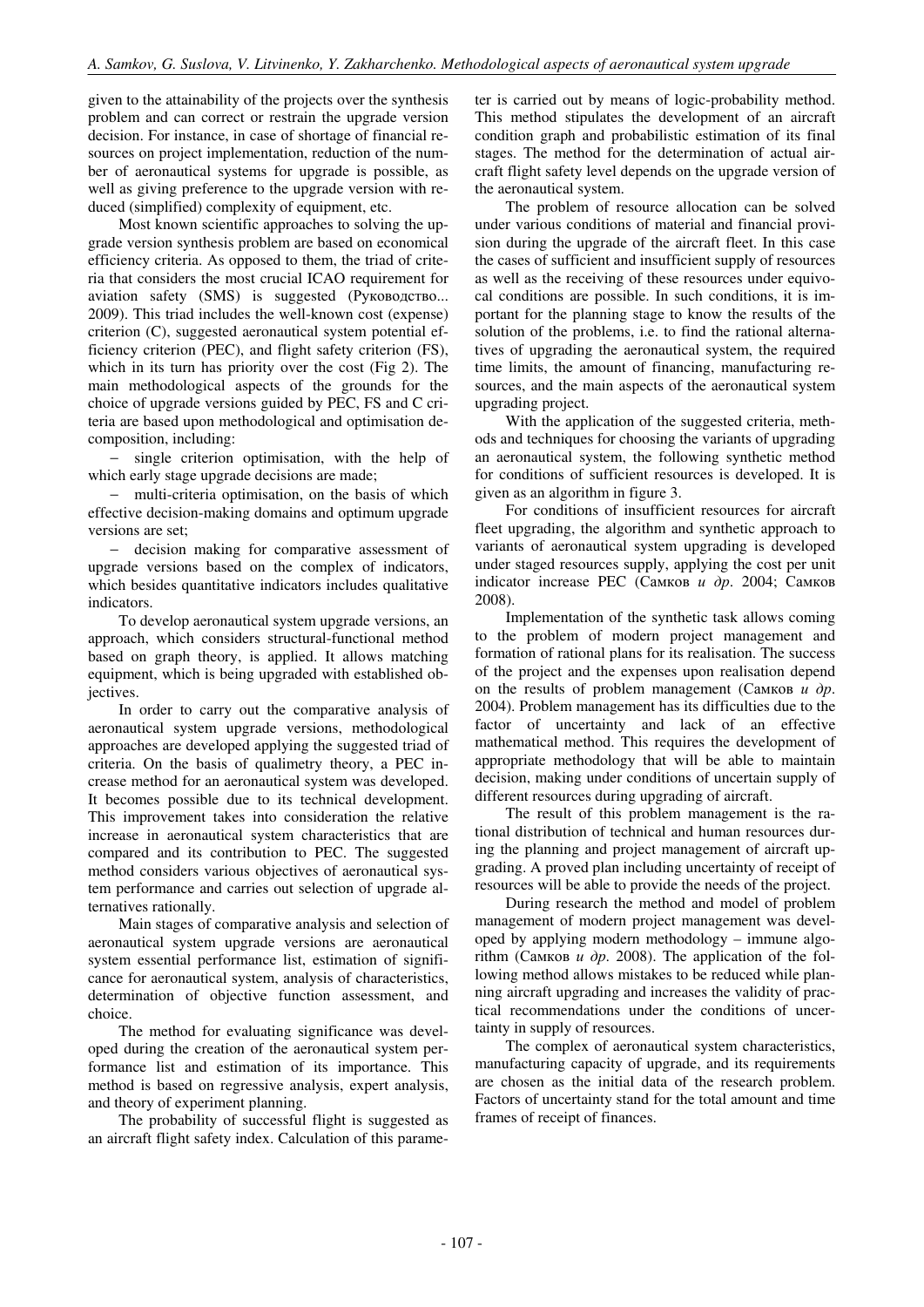

**Fig 3.** Stages of the synthetic methods of aircraft fleet modernisation versions with sufficient resources

Stochastic problem is researched including the existence of uncertainty It consists of finding the rational alternative of upgrade for each type of aeronautical system. After upgrade it allows providing the maximum objective of mathematical expectance and increase in aeronautical system potential effectiveness, within an uncertain amount, dates of financing, a deadline, and upgrade budget limitations.

The aeronautical system upgrade plan in general is determined by various characteristics (1) (Самков 2008; Самков и др. 2008):

$$
Pl(x, u, \xi), \qquad (1)
$$

where  $\{x\}$  – definite characteristics consisting of finite elementary sets and characterized by vector of parameters:

 $-$  { $A$ }  $\neq$  Ø – set of  $\mu$ <sup>th</sup> types of aeronautical system that are subjected to upgrade;

 $-(B)/\neq \emptyset$  – set of characteristics for  $j_x$  alternatives of aeronautical system upgrade;

 $-$  *{D}*  $\neq$  *Ø* – set of enterprise manufacture capacity characteristics where the upgrade is planned to be carried out;  $-fE/\neq\emptyset$  – set of upgrade plan characteristics;

 $\{u\}$  – aw  $u(t)$  of distribution of financial resources;

 $\{\xi\}$  – upgrade uncertainty characteristics.

The objective is to find a plan  $Pl(x, u, \xi)$  for rational resource distribution u=  $\emptyset$  ( u1, u2, ..., uk), u<sub>opt</sub>  $\in$  u for  $\mu$ types of aeronautical systems, which, taking into consideration all jx variants of upgrade, ensures the maximum increase in the aircraft fleets potential effectiveness (capabilities) ratio within the limits (2):

$$
\begin{cases} \sum_{\mu=1}^{M} s_{\mu} \le S_{est} \\ T_{tot} \le T_{est} \end{cases}
$$
 (2)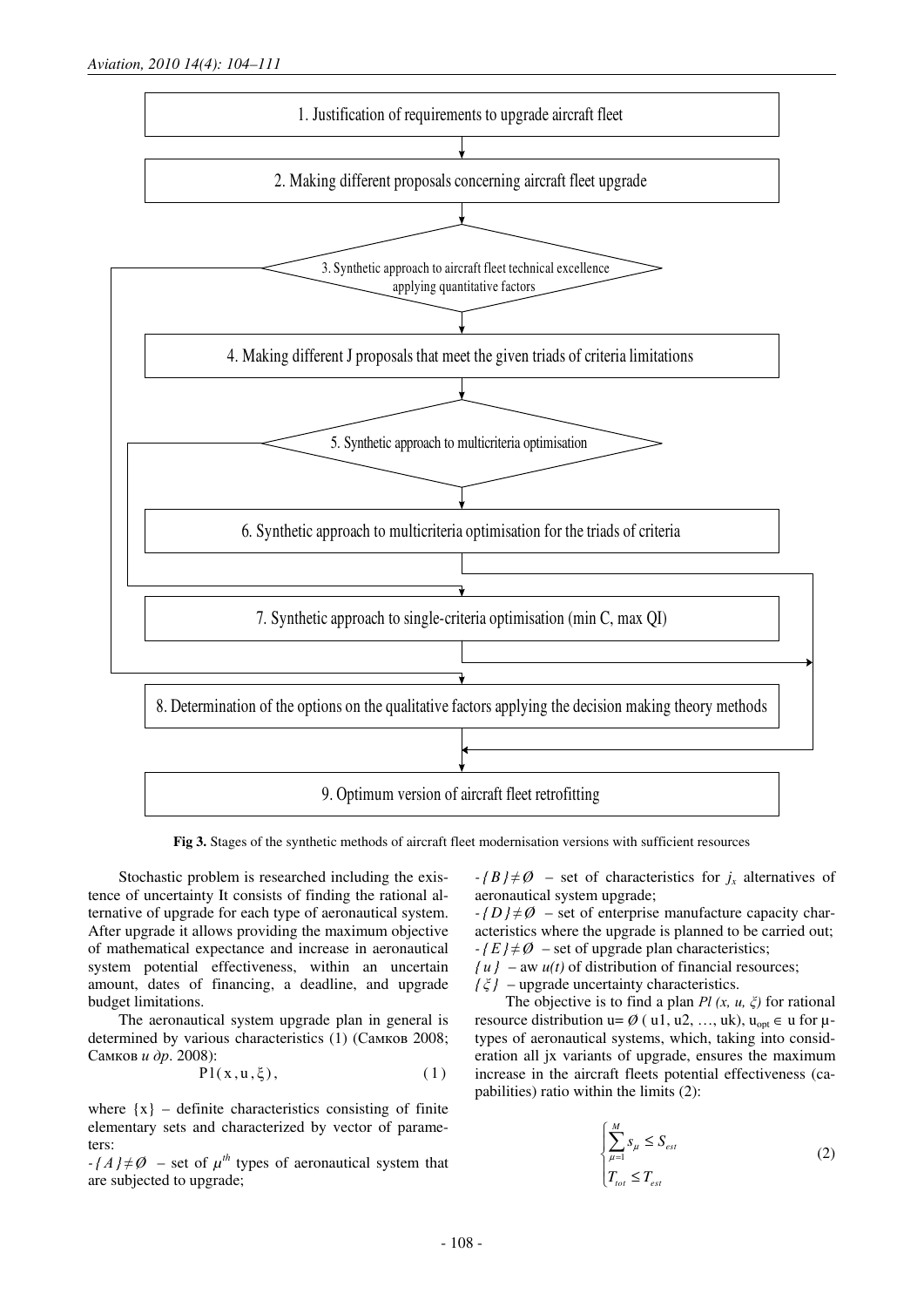where  $s_u$  – the amount of finances allocated for  $\mu$ -type of aeronautical system upgrade; *S est* – finances allocated for the upgrade program;  $T_{tot}$ ,  $T_{est}$  – time frames given for upgrade of fleet (total and estimated time of upgrade accordingly).

The process of developing a plan for upgrading an aircraft fleet can be delivered in the scheme (where  $N_\mu$  – types of aeronautical systems,  $V_{\mu o}$  – alternatives of upgrade in accordance with types of aeronautical systems) that describes income of finances (amount and time

frames), the procedure of distribution of finances, estimation of plan fulfilment, plan deviation, etc. (Fig 4). At the final stage, the optimal (rational) plan for upgrading an aircraft fleet is formed.

Since the theme being researched is an *Np*complicated discrete optimisation issue, the heuristic approach on the basis of clonal immune algorithm is suggested (Самков и др. 2006; (Самков и др. 2009; ICAO… 2001).



**Fig 4.** Layout of plan formation management for upgrading aircraft fleet

## **3. Experimental research**

For clonal immune algorithm elaboration, it is necessary to consider the concept of antibodies (individuals), affinity function, and reproduction process, including selective clause, cloning and mutation of antibodies as the solution of the problem (Leonardo *et al*. 2002; Ong *et al*. 2005).

One of the most convenient concepts of solving this problem is 3D matrix approach where axes are: aeronautical systems, distributed in accordance with productive capacity for upgrade, variants of all types of aeronautical systems upgrades, and upgrade operations.

To implement the clonal selection algorithm and develop the upgrade plan, operations and resource limitations are introduced as antibodies. Such formalisation represents a work schedule sequence with notification regarding fulfilment or non-fulfilment of certain tasks.

On the basis of analysis of dispatch list by means of incomplete enumeration method, the resulting timetable of the project is developed. The crucial condition for such formalisation is the requirement of the uniqueness of antibody genes, which are stipulated for every operation or resource usage enrolment only once.

The antigen is described as an integral line, where cells are introduced as a checklist of tasks for planning, and each element of the line corresponds to an identically defined operation for planning.

The main stages of the clonal selection algorithm are selected as following:

- 1. Creation of initial pool of antibodies (m) (alternative solutions);
- 2. Calculation of similarity of antibodies;
- 3. Selection of the fittest individuals from the original antibodies  $(n < m)$  by the calculation of the similarity ratio;
- 4. Disposition of every selected *n* individual in *n*  separate pools, here and after elite pools.
- 5. Hypermutation of every clone in all pools;
- 6. Determination of the fittest antibodies among those mutated for the next formation of elite pools;
- 7. Introduction of *k* random antibodies in each pool in order to avoid falling into local optimum search;
- 8. Determination of condition for scheduling. If conditions are not suitable, then proceed to stage 4 (Leonardo *et al.* 2002; Ong *et al*. 2005).

However, the application of abovementioned algorithm does not take into consideration risk factors, original data inaccuracy, etc., so it allows only to a certain extent solving problems of uncertainty during upgrade. To solve this problem, the Bayesian networks (BN) method was suggested (Самков *и др.* 2009). Developing a hybrid approach with integration of Bayesian networks and artificial immune systems was also suggested. In this approach artificial immune systems function as effective computing facilities for enumeration.

The main advantages of the BN method in comparison with the usual mathematic models are: intuitively obvious and grounded representation of correlation ar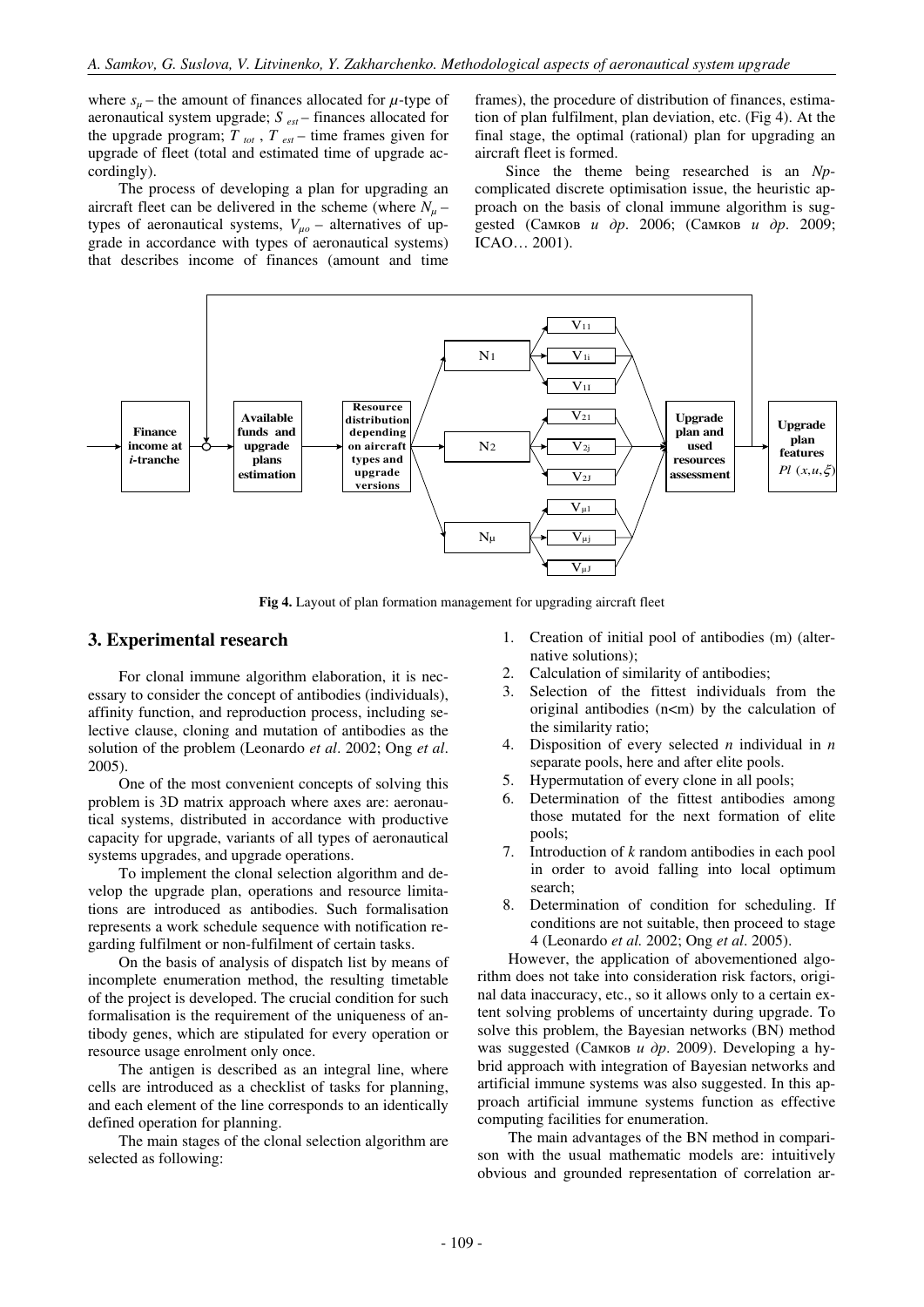guments; possibility of variable, not only as argument but also as required object within one structure; possibility of information dissemination in both directions of BTN (Самков и др. 2009; Jensen 1996; Jensen 2001). Probabilistic distribution for all variables of the network during management of aircraft upgrading projects can be described by Bayes' theorem and two rules of probability calculation.

The example of BN for a fragment of the schedule for AE upgrade projects is given in figure 5.



**Fig 5.** BN of probability calculation for realization of aircraft upgrading plan

Computation of marginal probability peaks for the final stages of the upgrade is carried out taking into consideration direct information dissemination in BN:

$$
p_s \ (\nu | G_s \, \lambda), \tag{3}
$$

where  $p_s$  is conditional probability of the  $v$  event occurrence, notably current stage completion with results of generic stages  $G_s$  regarding given one and known information about the current stage (Jensen 1996; Jensen 2001).

For example, for variant  $p_5$  (Fig 5) such probability is computed by means of the following expression:

$$
p(v_5) = \sum_{v_2} (p_5(v_5 \mid \lambda_2, v_2) \cdot \sum_{v_1} (p_2(v_2 \mid \lambda_2, v_1) \cdot p_1(v_1 \mid \lambda_1))) (4)
$$

The next step is the aircraft (1) upgrade plan check for working within limitations (2) of finance for the upgrade project and time for the aircraft upgrade  $T_{tot} \leq T_{est}$ . The operating rate of AS upgrade is scheduled simultaneously with optimisation.

The schedule obtained should meet the following requirements:

– peak operating rate of manufacture capacity and upgrade of aeronautical systems should not exceed existing reserve;

– financial cost for upgrade of aeronautical systems during the entire process should not exceed the sum given for this certain period of time.

The procedure for financing the upgrade of aeronautical systems can be described as the aeronautical systems temporal finance distribution  $C(t)$  function, and total operating rate of  $j$  type as  $R_j$ . Basing on the gained optimisation of plans such a range positional relationship *t <sup>i</sup>* is determined; this relationship should provide correspondence with the abovementioned requirements, taking into consideration the decrease in total time for program implementation  $T_{tot}$  within  $T_{tot} \leq T_{est}$  limitations.

The BN-based method has allowed the upgrade model of aeronautical systems to be elaborated, taking into consideration uncertainty when the information concerning upgrade resources is given during the initial stage. The overall necessity analysis of these resources is carried out. In the next stage, by means of the immune algorithm, the problem of optimal resource distribution for the upgrade of aeronautical systems is solved, a set of schedules is created, and the best one is chosen.

To solve upgrade project management tasks, the conceptual approach to upgrading the aircraft fleet and structural-functional model of upgrading aircraft by applying artificial immune systems and BN were developed (Fig 6). The application of the suggested model allows scheduling the upgrade of aeronautical systems, taking into account all aforementioned conditions and limitations.



**Fig 6.** Structural-functional model of development of plan for upgrading aircraft fleet